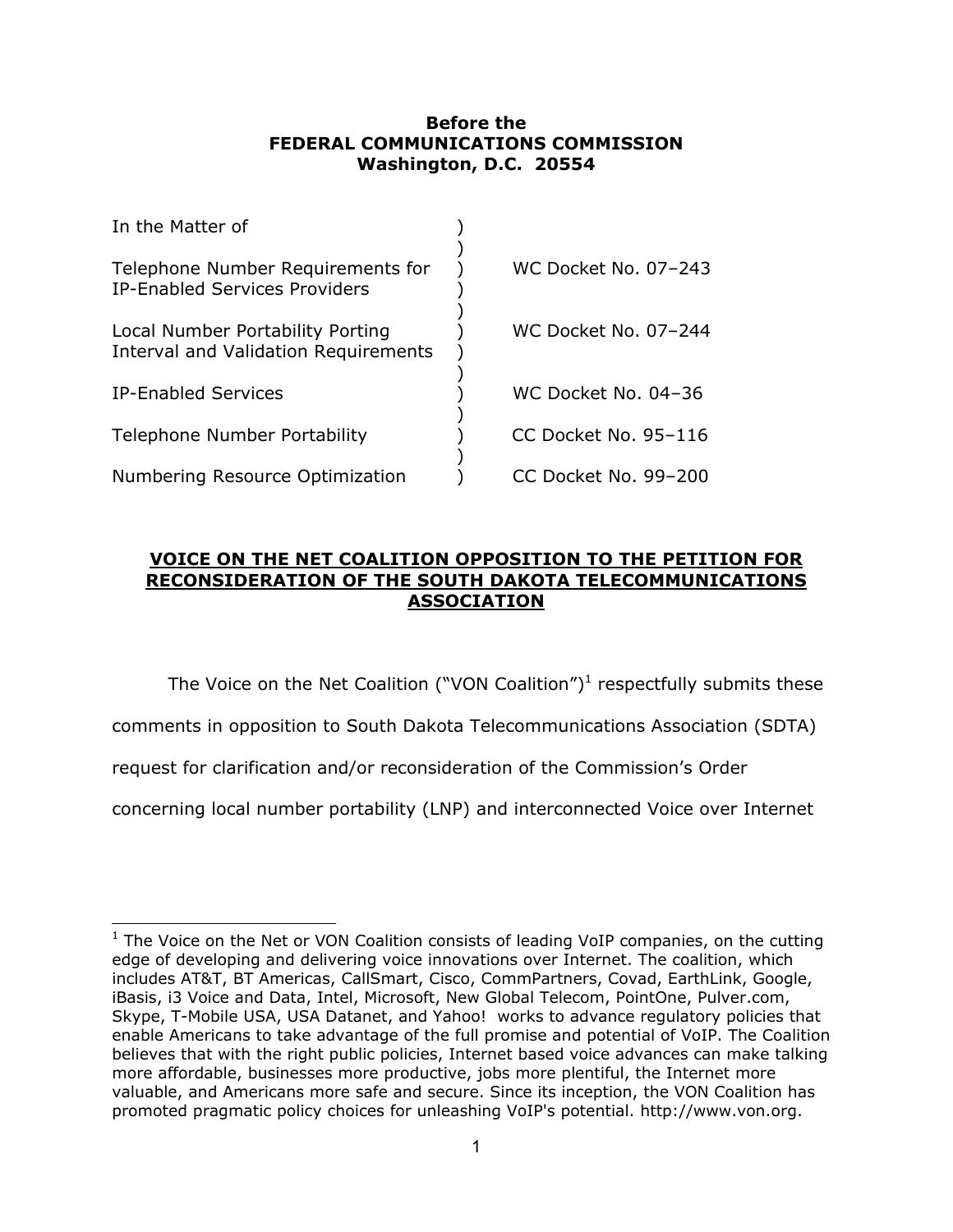Protocol (VoIP) providers.<sup>2</sup> Specifically, the Petitioners request clarification and/or reconsideration with respect to the Commission's statements concerning a VoIP provider's "numbering partner" and the scope of porting obligations.

In its reconsideration petition, SDTA asks the Commission to clarify its Order by removing the "partnering" language and making it clear that an interconnected VoIP provider obtains telephone numbers from a wireline or wireless carrier in association with the telecommunications services purchased from that wireline or wireless carrier, respectively. $3$ 

SDTA argues that the Commission's LNP Order "could be interpreted as disassociating the provision of telephone numbers from the provision of telecommunications service."<sup>4</sup> To the extent that LNP Order disassociated the provision of telephone numbers from the provision of telecommunications service, and we aren't convinced that it does, we would agree that the order could be clarified on that point.

However, we disagree with the SDTA's claim that "*the characterization of a telecommunications carrier as a 'numbering partner' and the description of VoIP providers 'partnering' with telecommunications carriers for numbering resources is inaccurate, misleading, and appears to conflict with the Commission's rules and prior orders."5* Indeed, a VoIP provider, who may not itself be a telecommunications carrier, must rely upon a relationship with a telecommunications carrier in order to obtain NANP telephone numbers for

<sup>2</sup> *See Telephone Number Requirements for IP-Enabled Services Providers,* Report And Order, Declaratory Ruling, Order On Remand, And Notice Of Proposed Rulemaking, WC Docket No. 07-243, FCC 07-188 (rel. Nov. 8, 2007) ("*VoIP LNP Order*"). <sup>3</sup> <sup>3</sup> SDTA Petition at 3.

 $4$  Id.

 $^5$  Id.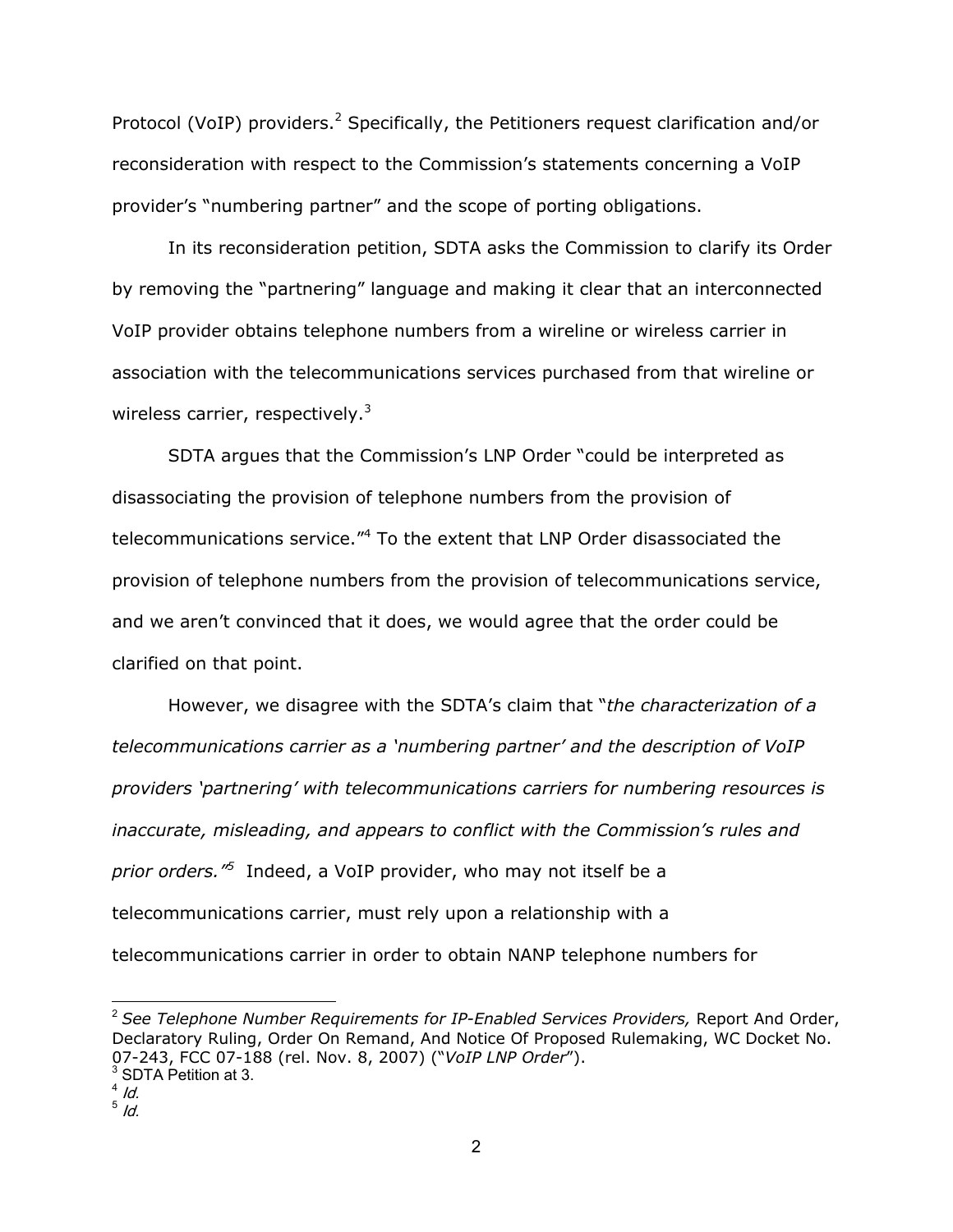assignment to its customers. If SDTA is suggesting that use of the term "partner" is misleading because there is no legal partnership relationship between the VoIP provider and the telecommunications carrier, and the VoIP provider must obtain its own numbers directly from the North American Numbering Plan Administrator (NANPA) or the Pooling Administrator (PA) where the Commission has not granted such authority, then such a clarification would make the Commission's LNP rules unworkable. If however SDTA is merely suggesting that the term "partner" does not adequately describe the relationship between the VoIP provider and the telecommunication carrier from which it obtains numbering resources, then there is no disagreement. NANC correctly describe the relationship between the VoIP provider and telecommunications carrier this way:

*Presently VoIP providers that are not state-certificated local exchange carriers (LEC) or otherwise federally licensed telecommunication providers cannot qualify to obtain numbering resources directly from the North American Numbering Plan Administrator (NANPA) or the Pooling Administrator (PA). This means VoIP carriers must obtain numbering resources through the purchase of local exchange service from other carriers. Most commonly this involves purchase of retail Direct Inward Dialing DID service that connects to the VoIP carrier gateway as though the gateway were a PBX. The serving LEC assigns numbers from its existing inventory as it would to any other end user customer and the numbers are shown in the Telcordia® LERG*TM *Routing Guide and/or the Number Portability Administration Center (NPAC) as associated with the LEC switch rather than the VoIP provider gateway. The VoIP provider cannot directly control the corresponding LERG Routing Guide or NPAC entries and, should numbers need to be ported in to or away from the VoIP carrier, this must be done through the LEC as the Network Service Provider.*<sup>6</sup>

Petitioners also ask the Commission to clarify that a VoIP provider cannot

obtain numbers from a wireless carrier and thereby obtain a different porting scope

 <sup>6</sup> VoIP Service Providers' Access Requirements for NANP Resource Assignments NANC Report and Recommendation by the Future of Numbering Working Group, July 19, 2005, Section 3.0 description of "Current Situation," http://fjallfoss.fcc.gov/edocs\_public/attachmatch/DOC-260891A2.pdf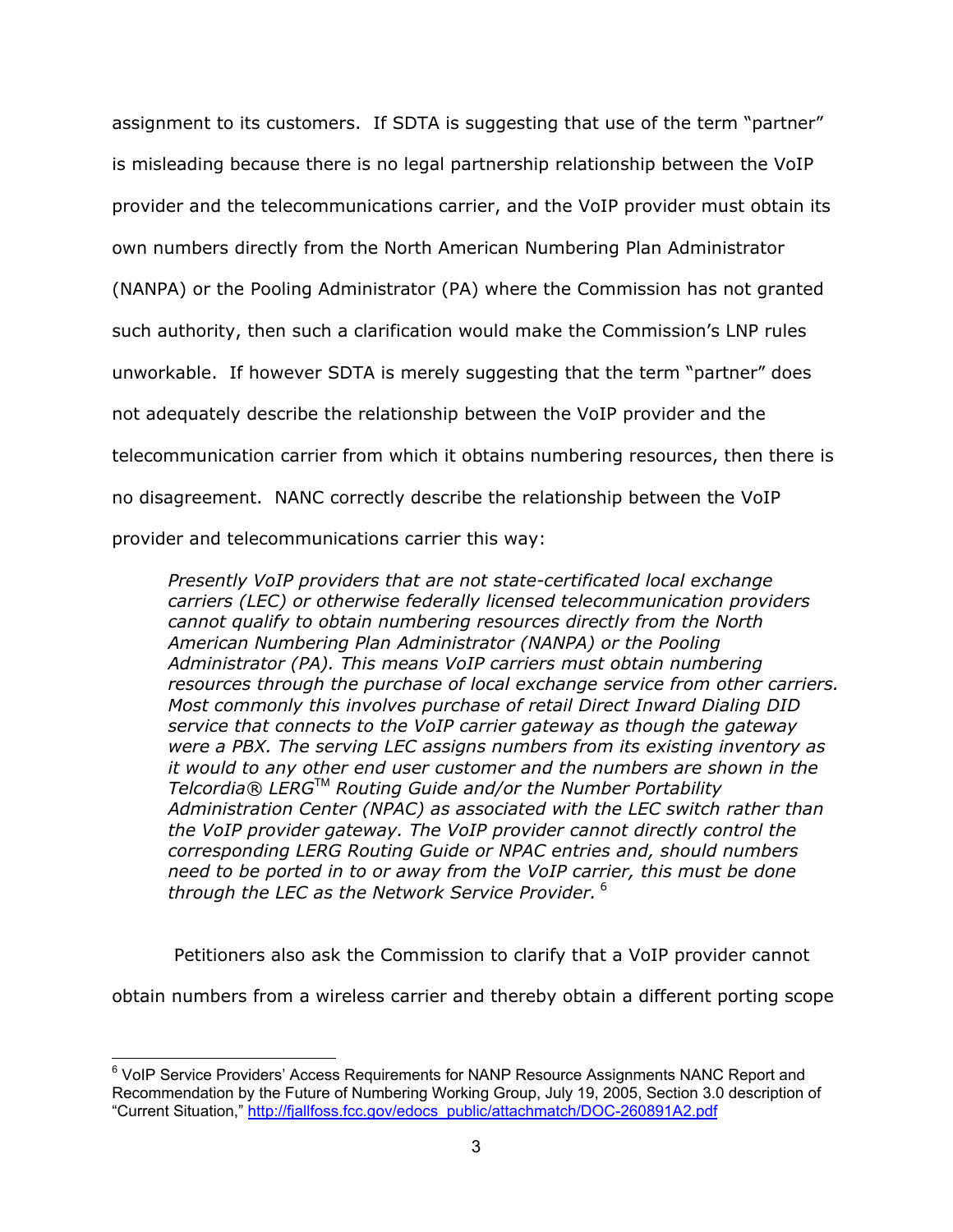than that which would be available to a wireline carrier or a VoIP provider that obtained numbers from a wireline carrier.<sup>7</sup> Specifying the type of telecommunication carrier that a VoIP provider can obtain numbers from is unnecessary, inappropriate, and illogical. There is no reason to limit an innovative technology to one specific view of what it should look like, or type of telecommunication carrier it can contract with.

It is inappropriate to link the vast array of different types of VoIP services to a certain breed of wireline carriers when VoIP does not inherently have characteristics of wireline services. As the Commission noted in its IP-Enabled Services NPRM, IP enabled services like VoIP can be provided over a variety of broadband networks which "have been deployed across multiple platforms, including those of local exchange carriers (LECs), cable operators, direct broadcast satellite (DBS), video programming providers and, increasingly, wireless (including WiFi) providers and electric companies using power lines."<sup>8</sup> In addition to being provided on a standalone basis, VoIP services are also now being converged with ILEC, RLEC,<sup>9</sup> CLEC,<sup>10</sup> CMRS,<sup>11</sup> satellite,<sup>12</sup> and a variety of other type of carrier platform offerings. Limiting VoIP providers to a single model, or a single type of carrier is counter to the Commission's stated number portability goal to "facilitate

 $7$  SDTA Petition at 4-5.

<sup>&</sup>lt;sup>8</sup> IP Enabled Services NPRM at 9.

 $9$  See, e.g., Coleman County Telephone Cooperative (CCTC) in rural Texas was able to use VoIP together with other technologies to deliver cutting edge services to its rural subscribers and put the company on a more profitable footing. http://www.tmcnet.com/voip/1104/CaseStudy.htm

<sup>&</sup>lt;sup>10</sup> See, e.g., http://www.covad.com/services/voip/index.html.<br><sup>11</sup> See, e.g., T-Mobile's hotspot @Home at http://www.t-mobile.com/promotions/<br>hotspotathomelearnmore.aspx.

See, e.g., http://www.highspeedsat.com/satellite-voip.htm.